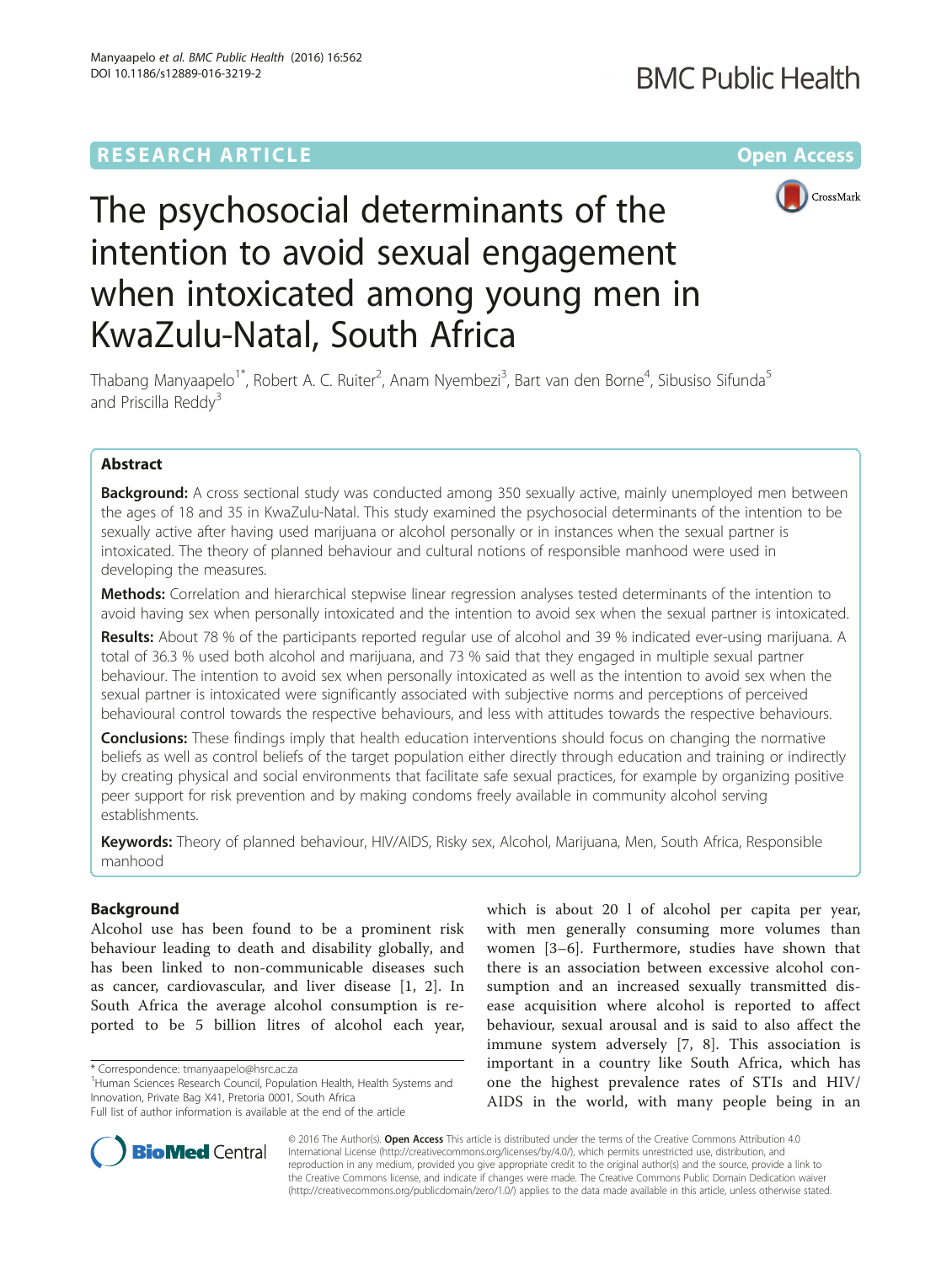immune compromised situation [[9\]](#page-10-0). Alcohol use has also been shown as an independent risk factor for intentions to engage in unprotected sex [\[10](#page-11-0)]. Because risky sex intentions have been associated with actual risk behaviour, considering alcohol consumption in the context of HIV/STI prevention is of public health importance [\[10](#page-11-0)].

In 2012, South Africa counted 6.4 million HIVinfected people, with African females 20–34 years old (31.6 %) and African males 25–49 years old (25.7 %) being the groups with the highest risk [[9\]](#page-10-0). The South African HIV prevalence rate translates into 17 % of the global burden of HIV infection [\[11](#page-11-0)]. Studies that explored the association of both alcohol use and marijuana use with risky sexual behaviour found that marijuana and alcohol use are associated with non-communication about sexual risks with sexual partners, with more likelihood to engage in unprotected sex, and a greater propensity to take unmeasured risks [\[12](#page-11-0)–[15\]](#page-11-0). A study conducted among black men between the ages of 18 and 45 in South Africa found that men with a history of childhood sexual abuse were more likely to have multiple sexual partners as well as report a greater number of days using marijuana [[12](#page-11-0)]. Furthermore, marijuana and alcohol use have been shown to affect executive control functions such as attention, behavioural flexibility, decision-making, inhibitory control, planning, time estimation and working memory that are crucially involved in top-down control of behaviour such as sexual decision making [\[16](#page-11-0)–[19\]](#page-11-0).

In light of the above findings, a thorough understanding of the factors that serve as determinants of the use of alcohol and marijuana in relation to risky sexual practices is needed to identify relevant target points for the design of interventions to promote safer sexual practices. In the last three decades, the theory of planned behaviour [[20](#page-11-0)–[22](#page-11-0)], social cognitive theory [[23, 24\]](#page-11-0), and protection motivation theory [\[25\]](#page-11-0) have been the most commonly used frameworks to explain health behaviour (for integrative approaches, see [[26](#page-11-0), [27](#page-11-0)]). As conceptual framework for the present study we used the theory of planned behaviour ([\[28\]](#page-11-0); for a recent re-formulation see [[29\]](#page-11-0)). The theory of planned behaviour proposes that human behaviour is for the most part determined by behavioural intention, which is defined as the motivation to perform a specific behaviour. Intention in turn is determined by attitude, subjective norm, and perceived behavioural control. Attitude represents a person's evaluation of the anticipated outcomes of the behaviour and is the product of the individual's behavioural beliefs about the outcomes of performing the behaviour and the evaluation of those behavioural outcomes in terms of importance. Subjective norms are a product of whether an individual believes other meaningful people approve or disapprove of the behaviour and the motivation to comply with the opinions of those people. Lastly, perceived behavioural control is determined by an individual's beliefs whether there are barriers to their control over the behaviour and the perceived power the individual feels to remove these barriers [[28\]](#page-11-0).

The theory of planned behaviour has been used widely to describe health behaviours including drug use, physical activity, dietary behaviours, health screening attendance, and sexual behaviours [\[30](#page-11-0)–[35](#page-11-0)]. Attitudes and perceived behavioural control proved to be better predictors of behavioural intentions compared to subjective norms in the majority of these studies, whereas in the African context strong contributions have also been reported for subjective norms [[36\]](#page-11-0).

In an attempt to identify a broader range of factors that serve as determinants of substance use, drinking behaviour, and unsafe sex, this study extended the theory of planned behaviour by including measures that relate to the concept of responsible manhood. This is because the study population is drawn from traditional communities in KwaZulu-Natal, a province in South Africa. Within these communities there are traditional notions of responsible manhood, which underpin behaviour. Manhood in the literature is defined in terms of the roles that males play in society [[37](#page-11-0)–[39](#page-11-0)], which is mostly defined against the dominant background of Western culture. Here the contemporary hegemonic masculinity is associated with being white, heterosexual, possessing stereotypical masculine traits of assertiveness, dominance, control, physical strength, and emotional restraint [\[40](#page-11-0)–[42](#page-11-0)].

In the traditional African context, manhood has been seen as a systematic socialization process that begins from infancy until adulthood. Some African societies have marked rites of passage like the male and female initiation practices [[43](#page-11-0)–[45\]](#page-11-0). The initiation represents a focal point along the lifelong process of entrenching the mores of a community in rearing the boy and girl child, and may also include reference to sustaining sexual and reproductive health. Beyond initiation practices, teachings of responsible behaviour in young men are continued; for example young men are taught and expected to secure resources for future marriage (called *lobola*) through their own efforts, and in marriage to provide support and security for the family [\[46](#page-11-0)]. Concurrently acts of irresponsibility like impregnating girls are strongly discouraged by having the young men pay fines (called inhlawulo) should this happen [\[46](#page-11-0)]. In developing measures for the responsible manhood concept we draw from the above concepts of providing support and discouraging hurtful interpersonal behaviour.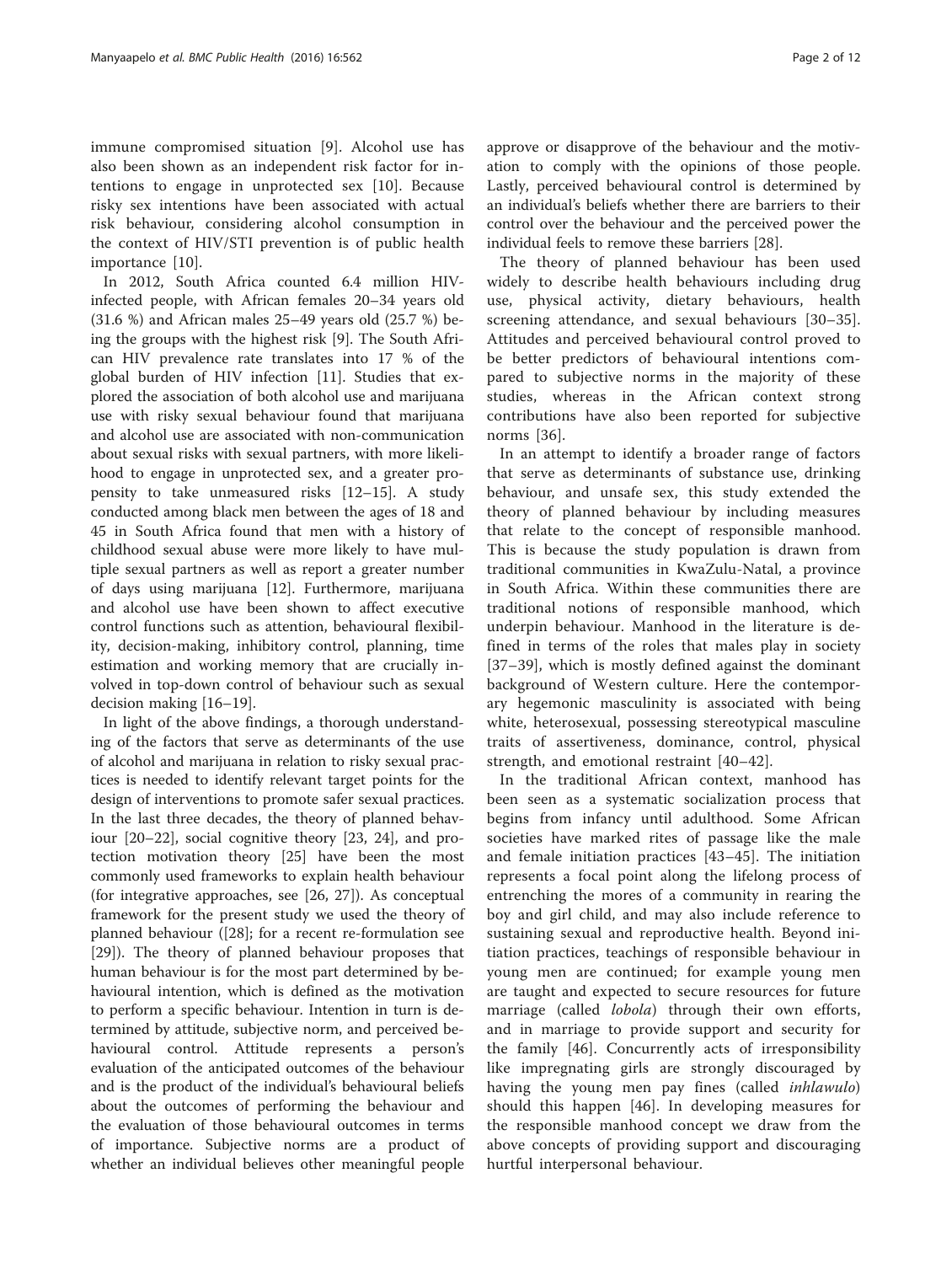The aim of this study is to explore the predictors of the intention to avoid sex when the individual is intoxicated and the intention to avoid sex with people who are intoxicated. The objective is to test how these outcome variables are explained first, through their direct proximal variables, which are attitudes, subjective norms and perceived behavioural control towards the respective behaviour of interest, secondly through attitudes, subjective norms, perceived behavioural control and intention towards reducing alcohol and marijuana use, thirdly through beliefs with regard to responsible manhood constructs, and finally through socio-demographic variables which include past substance use.

## Method

# Study design

This paper forms part of a larger behavioural intervention study, which set out to adapt and test an intervention targeting men between the ages of 18 and 35 in KwaZulu-Natal province of South Africa. The intervention aimed to promote the reduction of number of sexual partners, promote condom usage, encourage testing for HIV, encourage more supportive male roles in the community, and lastly discourage use of alcohol and drugs. The paper reports on the baseline data specifically focusing on sexual behaviour collected from the participants prior to administering the curriculum. This study received full ethical clearance from the South African Medical Association Research Ethics Committee (SAMAREC- Protocol MRC 1-09), permission was additionally also granted by the local municipal offices, and the traditional leadership in the areas concerned. Participants gave written informed consent to participate in the study.

# Participants and study setting

The study was conducted in KwaZulu-Natal on the eastern coast of South Africa. It is the second most populated province with 10.8 million people; 86.1 % are African, 7.9 % Indian/Asian, 4.6 % White, and 1.4 % Coloured [[47, 48](#page-11-0)]. The most widely spoken language in KwaZulu-Natal is isiZulu. The inclusion criteria for the study were: male, between the ages of 18 and 35, isiZulu speaking, residing in the area, availability for a follow up in 6 months post intervention. The research participants were recruited from multiple community sites such as schools, churches, and community organizations. Participation in the study was on a voluntary basis to all participants who met the inclusion criteria and were able to take part during the times allocated. Researchers provided transport (where necessary) and lunch to the participants.

The recruitment drive included a well-publicised initiative of talks about the study aims at community

meetings, local churches, sports tournaments organised specifically for this purpose, and local community radio stations nearly 12 months before commencing the study. Site A is an urban locality roughly 30 km from Durban with a majority African population while Site B is rural and approximately 250 km from Durban also with a majority African population. A total of 575 young men completed the baseline questionnaire with 350 responding positively to 'ever having sex', who were then selected for the purposes of this analysis  $(N = 350)$ . A total of 225 young men who responded negatively to 'ever having sex' were excluded.

#### Study instruments

Data were collected through an intervieweradministered questionnaire, which took about 2 h to administer with snacks being served in between. This questionnaire was adapted from a previous study among prison inmates' in KwaZulu-Natal and Mpumalanga [[49\]](#page-11-0). Additionally the content for the questionnaire was derived from a literature review on the topic as well as focus group interviews among the study group. The questionnaire was divided in three sections where the first measured the socio-demographic profile of the participants in terms of age, level of education, employment status and if participant lived alone or not. The second section examined the participant's sexual risk behaviour in terms of the number of sexual partners and frequency of current behaviours of alcohol and marijuana use. The last section focused on the measurement of the key outcome variables: intention to avoid engaging in sexual activities when one is intoxicated with alcohol or marijuana, and intention to avoid engaging in sexual activities with people who are intoxicated with alcohol or marijuana. In this last section the psychosocial determinants of these outcome variables were also assessed in terms of attitude, subjective norm, and perceived behavioural control towards these behavioural intentions. The questionnaire was developed in English and translated into isiZulu, then it was back translated into English to ensure construct and face validity. The research assistants together with the project managers who came from the same background as the research participants were responsible for the translation process.

# Measures and scale construction Alcohol and marijuana use

Two single items assessed the frequency of alcohol and marijuana use in the past 6 months, respectively, using a 5-point scale with  $1 =$  never (0 days),  $2 =$  rarely (1 to 2 days),  $3 =$  sometimes (3 to 9 days),  $4 =$  often (10 to 19 days), and  $5 = \text{very often}$  (20 days or more).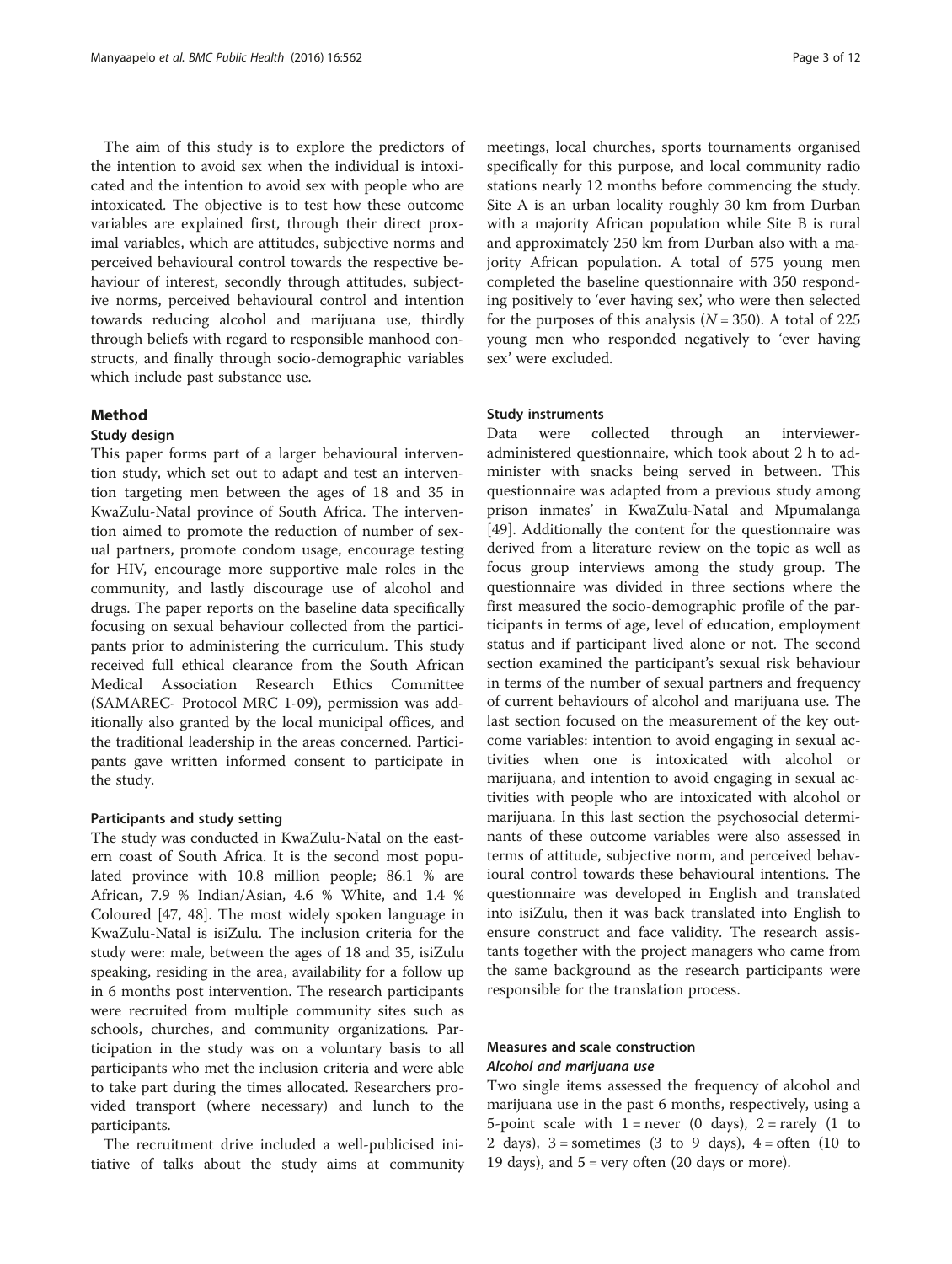## Multiple partners

Risky sexual behaviour was measured by asking the number of sexual partners the participant engaged in sex with in the past 6 months. A 4-point scale was used with response options  $0 = not$  sexually active,  $1 = 1$  sexual partner,  $2 =$  between 2 and 5 sexual partners,  $3 =$  between 6 and 10 sexual partners, and  $4 = 10$  and more sexual partners.

## Psychosocial correlates

Using the recommendations from Ajzen on how to measure theory of planned behaviour constructs as a guide [[50](#page-11-0)], measures of attitude, subjective norm, perceived behavioural control, intentions towards behaving as a responsible man, reducing alcohol intake and marijuana use, avoiding engaging in sexual activities when one is intoxicated with alcohol or marijuana, and avoiding engaging in sexual activities with people who are intoxicated with alcohol or marijuana were constructed. The theory of planned behaviour variables (attitudes, subjective norms, perceived behavioural control, and intentions) were measured using a 1 to 5 scale with response options  $1 =$  strongly/fully disagree,  $2 =$  disagree,  $3 =$  unsure,  $4$ = agree, and 5 = strongly/fully agree, while perceived behavioural control was measured using a 1 to 5 scale with response options  $1 = \text{very confident}, 2 =$ confident,  $3 =$ unsure,  $4 =$ not confident, and  $5 =$ not confident at all. Table [1](#page-4-0) provides an overview of the psychosocial concepts that were measured, including the number of items, sample items, minimum and maximum score, and using Cronbach's Alpha (three or more items) or Pearson's r (two items) as a measure of the internal consistency of grouped items.

### Analysis

Statistical analysis was done using SPSS Version 22. Descriptive statistics were used to describe the sample. Bivariate correlations analysis was used to assess associations between study measures. Hierarchical linear regression models were then used to determine the unique contribution the study measures made to explaining the overall variance in firstly the intention to avoid sex when intoxicated and secondly the intention to avoid sex with people who are intoxicated. The stepwise regression was done in a four-step process starting with the more proximal and ending with more distal predictors. In step 1 the outcome variable is tested against the proximal predictors attitude, subjective norm and perceived behavioural control towards the behaviour of interest. In step 2 attitudes, subjective norm, perceived behavioural control, and intention towards reducing alcohol and marijuana used were added. Step 3 added attitude, subjective norm, perceived behavioural control, and intention towards responsible manhood. Finally, the socio-demographic variables (age, level of education) and behavioural variables (past substance use and sexual behaviour) were added in step 4.

## Results

## Socio-demographic profile of the participants

A total of 350 young men were included in the analysis. The ages ranged from 18 to 35 with the majority (64.6 %) between the ages of 18 and 20 (see Table [2](#page-7-0)). The level of education for this sample varied from primary education to tertiary education with 40 % ( $N = 143$ ) of the sample having a grade 12 and higher qualification. Almost all participants reported being unemployed (95.7 %). Most participants lived with at least one parent or with a relative.

#### Substance use and sexual behaviours

Just over three quarters (78.3 %) reported having used alcohol before and 38.9 % ever used marijuana. A total of 36.3 % of the participants used both alcohol and marijuana. About 73 % reported having multiple concurrent sexual partnerships.

## Predictors of intention to avoid sex when intoxicated

Table [3](#page-7-0) presents the correlations as well as the results of the hierarchical stepwise analysis assessing the unique contributions of the predictor variables in the explanation of intention to avoid sex when one is under the influence of alcohol and marijuana.

Bivariate correlation analyses were conducted to assess the strength of associations between the outcome variables and the psychosocial measures with  $r = .10$ -.23 indicating a small effect,  $r = .24$  -.36 indicating a moderate effect, and  $r > 0.37$  indicating a large effect [[51](#page-11-0), [52](#page-11-0)]. Strong positive associations with intention to avoid sex when intoxicated were found for subjective norms towards avoiding sex when intoxicated and for intention and subjective norms towards reducing alcohol and marijuana use. Perceived behavioural control towards avoiding sex when intoxicated was found to be moderately associated with the intention to avoid sex when intoxicated. Weak associations were found for attitudes towards avoiding sex when intoxicated, attitudes and perceived behavioural control towards reducing alcohol and marijuana use, and also for attitudes, perceived behavioural control and intention towards behaving as a responsible man.

In the first step of the multiple regression analysis, attitude, subjective norm and perceived behavioural control towards avoiding sex when one is intoxicated explained 22 % of the variance in intention, showing significant contributions of subjective norm and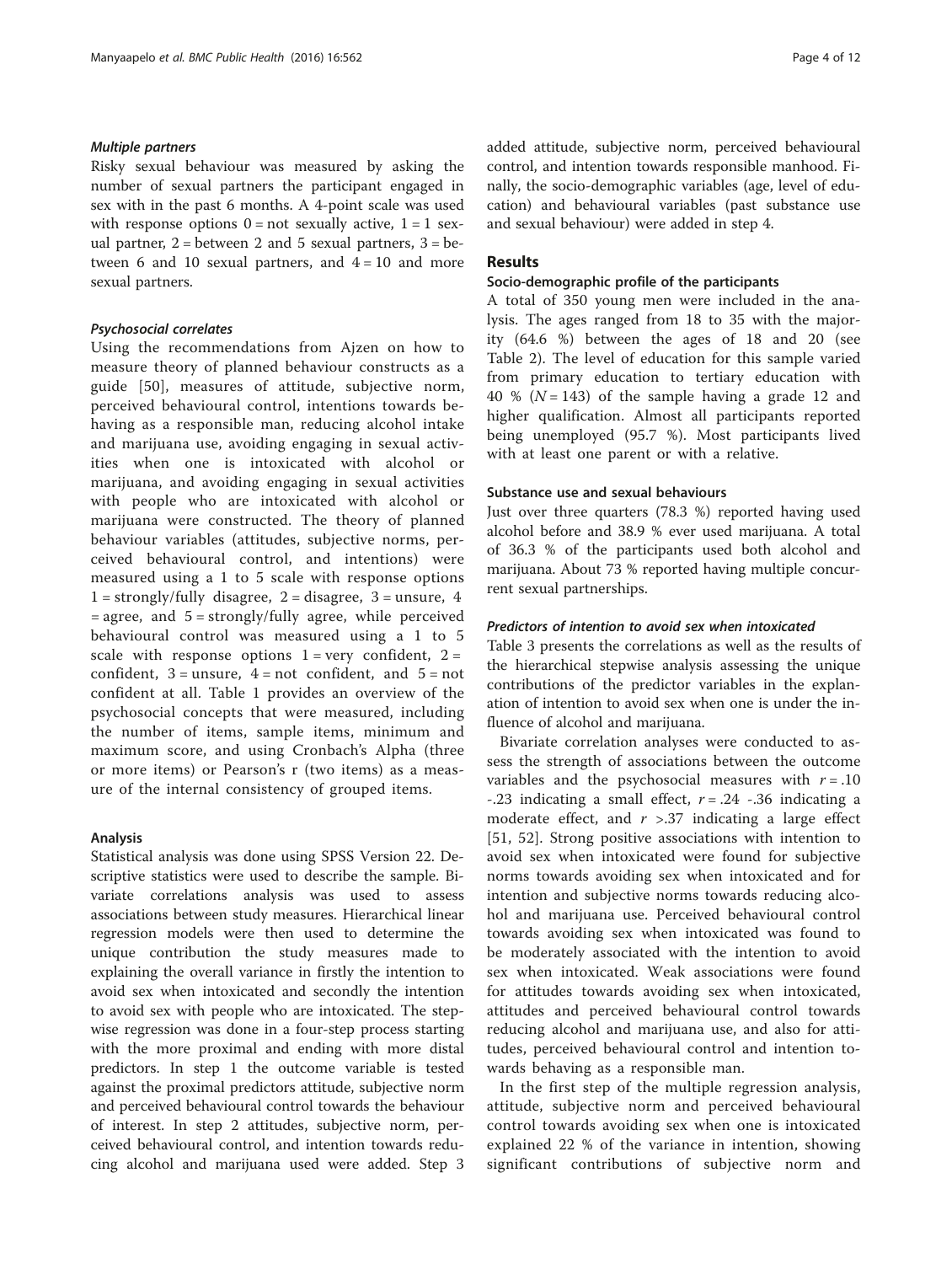# <span id="page-4-0"></span>Table 1 Overview of the scale measures

| Measures and example items                                                                                                                                       | Number of<br>items | Min<br>Score   | Max<br>Score | Cronbach's Alpha<br>(a)/Pearson's r |
|------------------------------------------------------------------------------------------------------------------------------------------------------------------|--------------------|----------------|--------------|-------------------------------------|
| Attitudes towards behaving as a responsible man.                                                                                                                 | 2                  | 1              | 5            | .59                                 |
| - A responsible man is someone who has to discipline his wife/partner when necessary using<br>physical force                                                     |                    |                |              |                                     |
| - A responsible man is someone who forces himself on his partner when they do not feel like<br>having sex                                                        |                    |                |              |                                     |
| Subjective norms towards behaving as a responsible man.                                                                                                          | 2                  | 1              | 5            | .73                                 |
| - Most of your community members think that a responsible man is someone who has to<br>discipline his wife/partner when necessary using physical force.          |                    |                |              |                                     |
| - Most men I know think that a responsible man is someone who has to discipline his wife/<br>partner when necessary using physical force.                        |                    |                |              |                                     |
| Perceived Behavioural Control towards behaving as a responsible man.                                                                                             | 2                  | $\mathbf{1}$   | 5            | .42                                 |
| - How confident are you that you will be able to look after your partner's wellbeing?                                                                            |                    |                |              |                                     |
| - How confident are you that you will be able to support your partner and children financially?                                                                  |                    |                |              |                                     |
| Intentions towards behaving as a responsible man.                                                                                                                | $\mathbf{1}$       | 1              | 5            |                                     |
| - I intend to discipline my wife/partner when necessary using physical force in the next<br>3 months                                                             |                    |                |              |                                     |
| Attitudes towards reducing overall alcohol and drug intake                                                                                                       | 6                  | 1              | 5            | .84                                 |
| -Reducing overall drug and alcohol intake to only 1 day a week in the next 3 months is<br>something that is wise                                                 |                    |                |              |                                     |
| -Reducing overall drug and alcohol intake to only 1 day a week in the next 3 months is<br>something that is pleasant                                             |                    |                |              |                                     |
| -Reducing overall drug and alcohol intake to only 1 day a week in the next 3 months is<br>something that is good                                                 |                    |                |              |                                     |
| -Reducing overall drug and alcohol intake to only 1 day a week in the next 3 months is<br>something that is valuable                                             |                    |                |              |                                     |
| -Reducing overall drug and alcohol intake to only 1 day a week in the next 3 months is<br>something that is safe                                                 |                    |                |              |                                     |
| -Reducing overall drug and alcohol intake to only 1 day a week in the next 3 months is<br>something that is natural                                              |                    |                |              |                                     |
| Subjective Norms towards reducing overall alcohol and drug intake                                                                                                | 5                  | $\mathbf{1}$   | 5            | .84                                 |
| -Most people who are important to me think that reducing overall drug and alcohol intake to<br>only 1 day a week in the next 3 months is a good thing            |                    |                |              |                                     |
| -Most men who are important to me think that reducing overall drug and alcohol intake to only<br>1 day a week in the next 3 months is a good thing               |                    |                |              |                                     |
| -Most of my peers who are important to me think that reducing overall drug and alcohol intake<br>to only 1 day a week in the next 3 months is a good thing       |                    |                |              |                                     |
| -Most community members who are important to me think that reducing overall drug and<br>alcohol intake to only 1 day a week in the next 3 months is a good thing |                    |                |              |                                     |
| -Most family members who are important to me think that reducing overall drug and alcohol<br>intake to only 1 day a week in the next 3 months is a good thing    |                    |                |              |                                     |
| Perceived Behavioural Control towards reducing overall alcohol and drug intake                                                                                   | 3                  | $\overline{1}$ | 5            | .66                                 |
| -For me to reduce overall drug and alcohol intake to only 1 day a week in the next 3 months is<br>possible                                                       |                    |                |              |                                     |
| - If I wanted to reduce overall drug and alcohol intake to only 1 day a week in the next<br>3 months I could do it with ease                                     |                    |                |              |                                     |
| - How much control do you believe you have in reducing overall drug and alcohol intake to<br>only 1 day a week in the next 3 months                              |                    |                |              |                                     |
| Intentions towards reducing overall alcohol and drug intake                                                                                                      | 6                  | $\mathbf{1}$   | 5            | .93                                 |
| -I intend to reduce overall drug and alcohol intake to only 1 day a week in the next 3 months                                                                    |                    |                |              |                                     |
| -I intend to reduce overall drug and alcohol intake to only 1 day a week in the next 3 months<br>even if I am offered free alcohol and/or drugs                  |                    |                |              |                                     |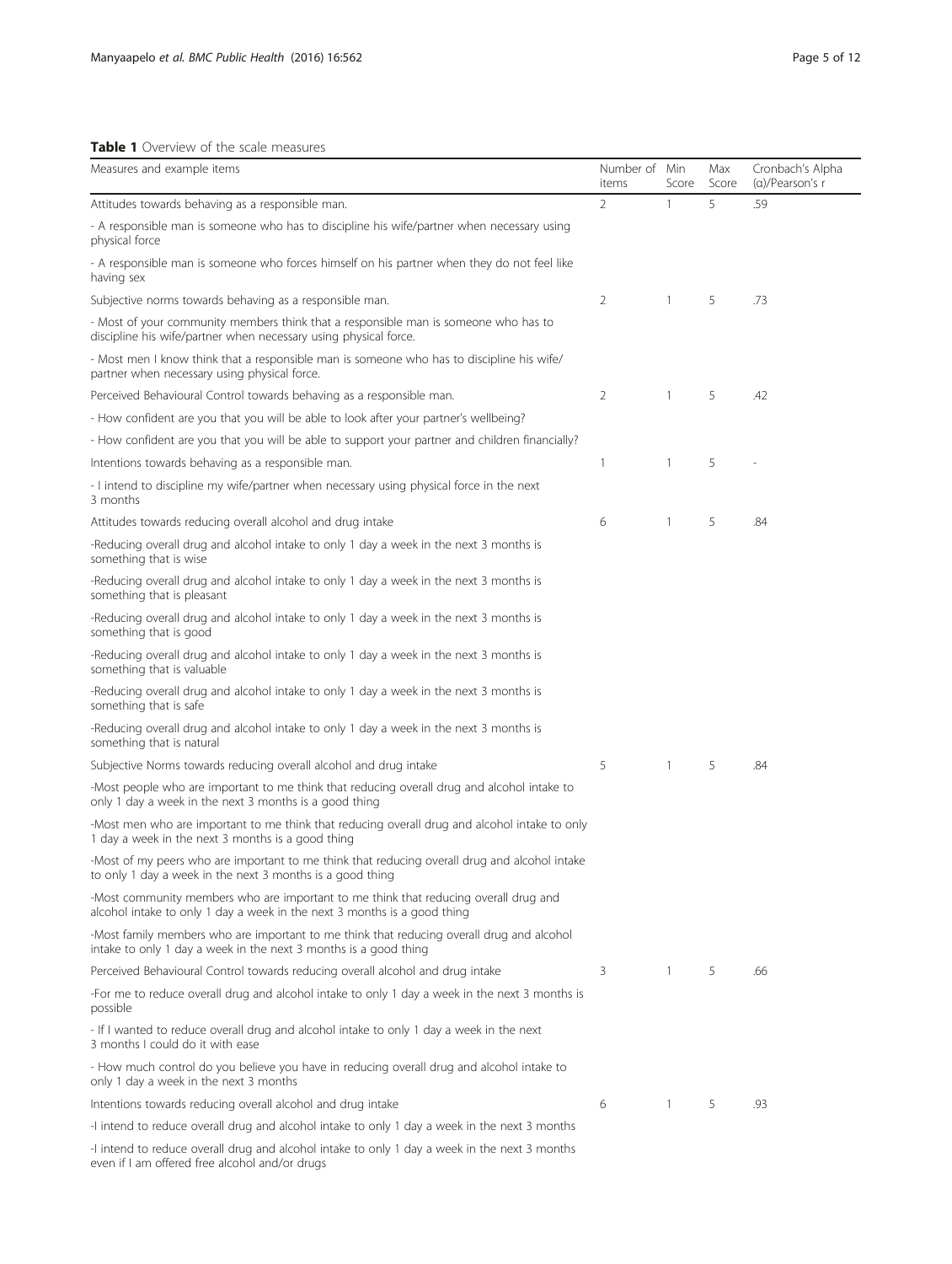# Table 1 Overview of the scale measures (Continued)

| -I intend to reduce overall drug and alcohol intake to only 1 day a week in the next 3 months<br>even if people are calling me derogatory names                          |   |                |   |     |
|--------------------------------------------------------------------------------------------------------------------------------------------------------------------------|---|----------------|---|-----|
| -I intend to reduce overall drug and alcohol intake to only 1 day a week in the next 3 months<br>even if i acquire material wealth                                       |   |                |   |     |
| -I intend to reduce overall drug and alcohol intake to only 1 day a week in the next 3 months<br>even if my friends dare me                                              |   |                |   |     |
| -I intend to reduce overall drug and alcohol intake to only 1 day a week in the next 3 months<br>even if my drinking partners dare me                                    |   |                |   |     |
| Attitudes towards avoiding sex when you are intoxicated                                                                                                                  | 5 | $\mathbf{1}$   | 5 | .91 |
| -Avoiding engaging in sex when under the influence of drugs or alcohol in the next 3 months is<br>something that is wise                                                 |   |                |   |     |
| -Avoiding engaging in sex when under the influence of drugs or alcohol in the next 3 months is<br>something that is pleasant                                             |   |                |   |     |
| -Avoiding engaging in sex when under the influence of drugs or alcohol in the next 3 months is<br>something that is good                                                 |   |                |   |     |
| -Avoiding engaging in sex when under the influence of drugs or alcohol in the next 3 months is<br>something that is valuable                                             |   |                |   |     |
| -Avoiding engaging in sex when under the influence of drugs or alcohol in the next 3 months is<br>something that is safe                                                 |   |                |   |     |
| Subjective Norms towards avoiding sex when you are intoxicated                                                                                                           | 5 | $\mathbf{1}$   | 5 | .84 |
| -Most people who are important to me think that avoiding engaging in sex when under the<br>influence of drugs or alcohol in the next 3 months is a good thing            |   |                |   |     |
| -Most men who are important to me think that avoiding engaging in sex when under the<br>influence of drugs or alcohol in the next 3 months is a good thing               |   |                |   |     |
| -Most of my peers who are important to me think that avoiding engaging in sex when under<br>the influence of drugs or alcohol in the next 3 months is a good thing       |   |                |   |     |
| -Most community members who are important to me think that avoiding engaging in sex when<br>under the influence of drugs or alcohol in the next 3 months is a good thing |   |                |   |     |
| -Most family members who are important to me think that avoiding engaging in sex when<br>under the influence of drugs or alcohol in the next 3 months is a good thing    |   |                |   |     |
| Perceived Behavioural Control towards avoiding sex when you are intoxicated                                                                                              | 3 | $\mathbf{1}$   | 5 | .66 |
| - For me to avoid engaging in sex when under the influence of drugs or alcohol in the next<br>3 months is possible                                                       |   |                |   |     |
| - If I wanted to avoid engaging in sex when under the influence of drugs or alcohol in the next<br>3 months I could do it with ease                                      |   |                |   |     |
| - How much control do you believe you have in avoid engaging in sex when under the<br>influence of drugs or alcohol in the next 3 months                                 |   |                |   |     |
| Intentions towards avoiding sex when you are intoxicated                                                                                                                 | 6 | $\mathbf{1}$   | 5 | .92 |
| - I intend to avoid engaging in sex when under the influence of drugs or alcohol in the next<br>3 months                                                                 |   |                |   |     |
| - I intend to avoid engaging in sex when under the influence of drugs or alcohol in the next<br>3 months even if I am offered free alcohol and/or drugs                  |   |                |   |     |
| - I intend to avoid engaging in sex when under the influence of drugs or alcohol in the next<br>3 months even if people are calling me derogatory names                  |   |                |   |     |
| - I intend to avoid engaging in sex when under the influence of drugs or alcohol in the next<br>3 months even if I acquire material wealth                               |   |                |   |     |
| - I intend to avoid engaging in sex when under the influence of drugs or alcohol in the next<br>3 months even if my friends dare me                                      |   |                |   |     |
| - I intend to avoid engaging in sex when under the influence of drugs or alcohol in the next<br>3 months even if my drinking partners dare me                            |   |                |   |     |
| Attitudes towards avoiding sex with people who are intoxicated                                                                                                           | 5 | $\overline{1}$ | 5 | .94 |
| -Avoiding engaging in sex with people who are under the influence of drugs or alcohol in the<br>next 3 months is something that is wise                                  |   |                |   |     |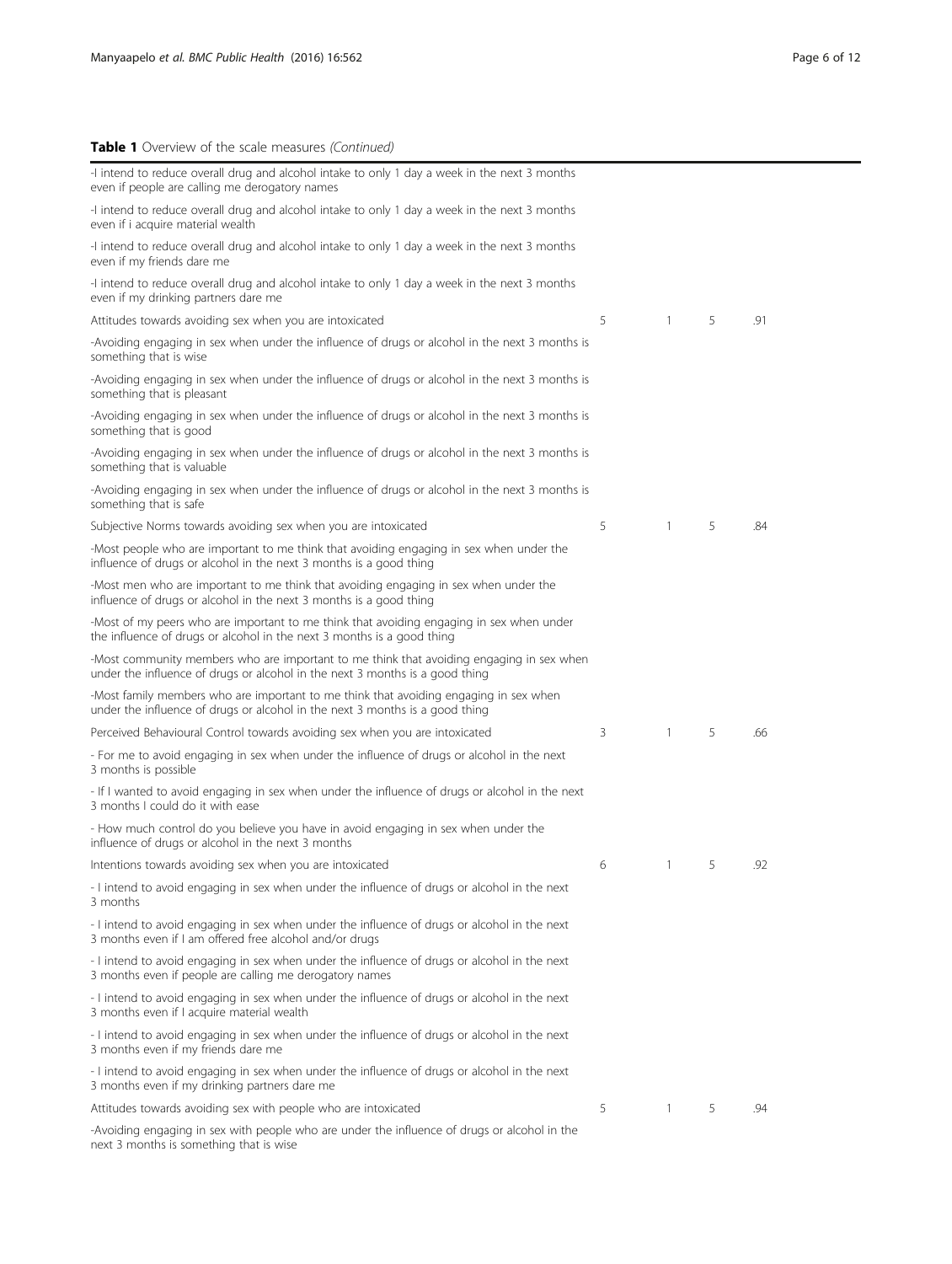#### Table 1 Overview of the scale measures (Continued)

| -Avoiding engaging in sex with people who are under the influence of drugs or alcohol in the<br>next 3 months is something that is pleasant                                             |   |              |   |     |
|-----------------------------------------------------------------------------------------------------------------------------------------------------------------------------------------|---|--------------|---|-----|
| -Avoiding engaging in sex with people who are under the influence of drugs or alcohol in the<br>next 3 months is something that is good                                                 |   |              |   |     |
| -Avoiding engaging in sex with people who are under the influence of drugs or alcohol in the<br>next 3 months is something that is valuable                                             |   |              |   |     |
| -Avoiding engaging in sex with people who are under the influence of drugs or alcohol in the<br>next 3 months is something that is safe                                                 |   |              |   |     |
| Subjective Norms towards avoiding sex with people who are intoxicated                                                                                                                   | 5 | $\mathbf{1}$ | 5 | .88 |
| -Most people who are important to me think that avoiding engaging in sex with people who<br>are under the influence of drugs or alcohol in the next 3 months is a good thing            |   |              |   |     |
| -Most men who are important to me think that avoiding engaging in sex with people who are<br>under the influence of drugs or alcohol in the next 3 months is a good thing               |   |              |   |     |
| -Most of my peers who are important to me think that avoiding engaging in sex with people<br>who are under the influence of drugs or alcohol in the next 3 months is a good thing       |   |              |   |     |
| -Most community members who are important to me think that avoiding engaging in sex with<br>people who are under the influence of drugs or alcohol in the next 3 months is a good thing |   |              |   |     |
| -Most family members who are important to me think that avoiding engaging in sex with<br>people who are under the influence of drugs or alcohol in the next 3 months is a good thing    |   |              |   |     |
| Perceived Behavioural Control towards avoiding sex with people who are intoxicated                                                                                                      | 3 | $\mathbf{1}$ | 5 | .79 |
| - For me to avoid engaging in sex with people who are under the influence of drugs or alcohol<br>in the next 3 months is possible                                                       |   |              |   |     |
| - If I wanted to avoid engaging in sex with people who are under the influence of alcohol in the<br>next 3 months I could do it with ease                                               |   |              |   |     |
| - How much control do you believe you have in avoid engaging in sex with people who are<br>under the influence of alcohol in the next 3 months                                          |   |              |   |     |
| Intentions towards avoiding sex with people who are intoxicated                                                                                                                         | 6 | $\mathbf{1}$ | 5 | .93 |
| - I intend to avoid engaging in sex with people who are under the influence of drugs or alcohol<br>in the next 3 months                                                                 |   |              |   |     |
| - I intend to avoid engaging in sex with people who are under the influence of drugs or alcohol<br>in the next 3 months even if I am offered free alcohol and/or drugs                  |   |              |   |     |
| - I intend to avoid engaging in sex with people who are under the influence of drugs or alcohol<br>in the next 3 months even if people are calling me derogatory names                  |   |              |   |     |
| - I intend to avoid engaging in sex with people who are under the influence of drugs or alcohol<br>in the next 3 months even if I acquire material wealth                               |   |              |   |     |
| - I intend to avoid engaging in sex with people who are under the influence of drugs or alcohol<br>in the next 3 months even if my friends dare me                                      |   |              |   |     |
| - I intend to avoid engaging in sex with people who are under the influence of drugs or alcohol<br>in the next 3 months even if my drinking partners dare me                            |   |              |   |     |

perceived behavioural control ( $p \le 0.001$ ). Adding the psychosocial measures with regard to reducing alcohol and marijuana use in the second step explained an additional 20 % of variance ( $p \le 0.001$ ), with significant additional contributions of subjective norm and intentions towards reducing alcohol and marijuana use. The third step added the responsible manhood variables, but without explaining any additional variance. Finally, in the fourth step adding socio-demographic variables, past alcohol and marijuana use explained also no additional variance. The final model explained 41 % of the total variance in the intention to avoid sex when one is intoxicated

with significant unique positive contributions of subjective norms and perceived behavioural control to avoid sex when intoxicated as well as the subjective norms and intentions to reduce alcohol and marijuana use.

# Predictors of intention to avoid sex with people who are intoxicated

Table [4](#page-8-0) presents the correlations as well as the results of the hierarchical stepwise analysis including the predictors of intention to avoid sex with people who are under the influence of alcohol and marijuana.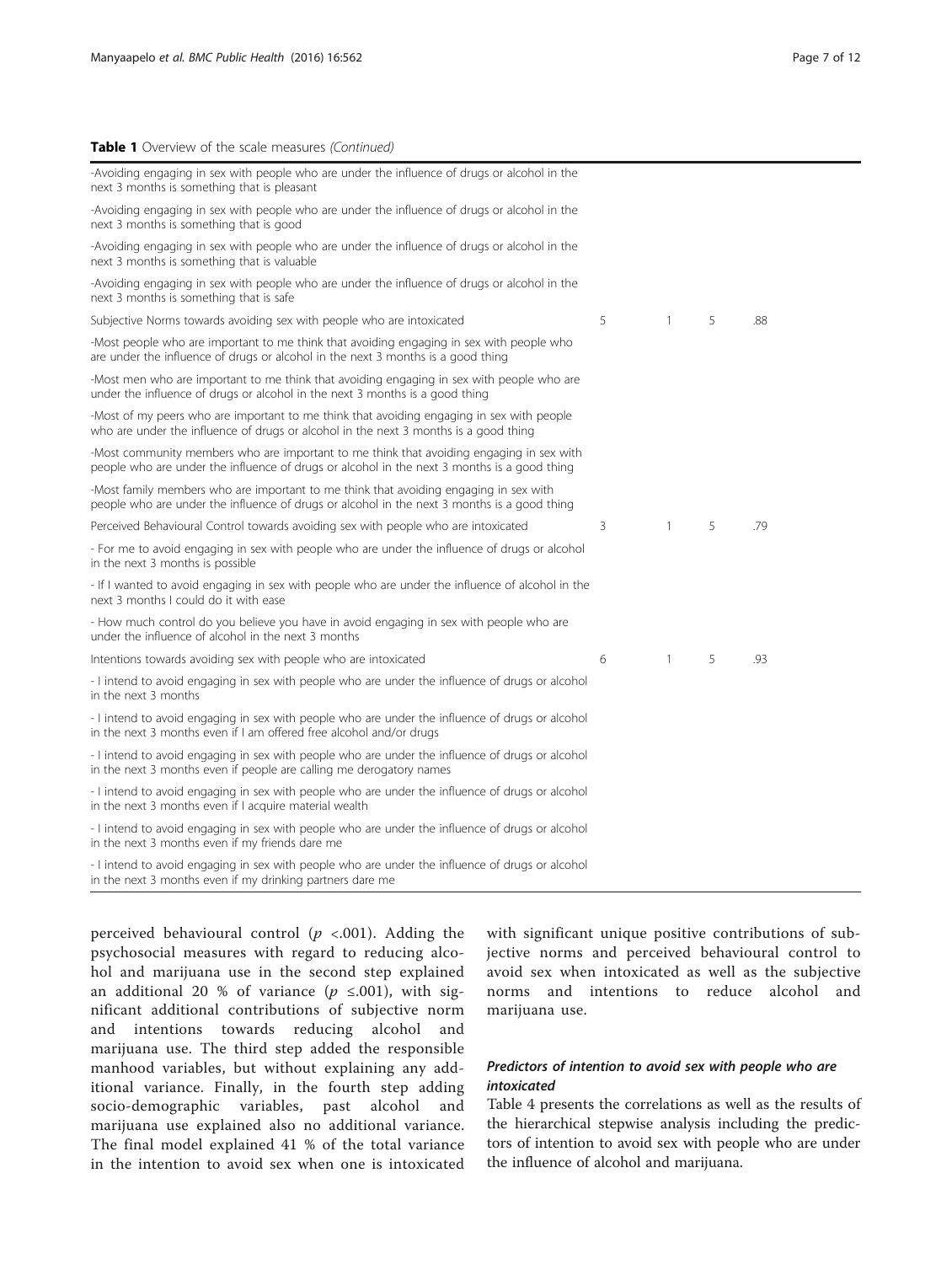<span id="page-7-0"></span>Table 2 Socio-demographic profile of the participants

| Characteristic                               | Frequency | Percentage |
|----------------------------------------------|-----------|------------|
| Age                                          |           |            |
| $(18 - 20)$                                  | 226       | 64.6 %     |
| $(21 - 25)$                                  | 85        | 24.3 %     |
| $(26 - 30)$                                  | 30        | 8.6 %      |
| $(31 - 35)$                                  | 7         | 2.0 %      |
| Levels of education                          |           |            |
| Primary                                      | 1         | $.3\%$     |
| Standard 6                                   | 33        | 9.4 %      |
| Standard 8                                   | 156       | 44.6 %     |
| Matric                                       | 100       | 28.6 %     |
| Tertiary (Technikon)                         | 25        | 7.1%       |
| Tertiary (University)                        | 18        | 5.1 %      |
| No formal education                          | 0         | 0%         |
| Participants not employed                    | 335       | 95.7 %     |
| Participants living on their own             | 34        | 9.7 %      |
| Participants living with at least one parent | 108       | 30.8 %     |
| Participants living with a relative          | 42        | 12 %       |

The intention to avoid sex with people who are intoxicated showed strong positive correlations with subjective

norms towards avoiding sex with people who are under the influence of alcohol and marijuana and also with both subjective norms and intention towards reducing alcohol and marijuana use. Attitude towards reducing alcohol and marijuana use correlated moderately with the intention to avoid sex with people who are intoxicated. Weak correlations were found for attitude and perceived behavioural control towards avoiding sex with people who are intoxicated, perceived behavioural control towards reducing alcohol and marijuana use, and for attitudes and perceived behavioural control towards behaving as a responsible man.

In the first step of the multiple regression analysis, attitude, subjective norm, and perceived behavioural control explained 17 % of the variance in the intention to avoid sex with people who are intoxicated, showing significant contributions of subjective norm and perceived behavioural control. Adding the variables in the second step explained an additional 20 % of variance ( $p \le 0.001$ ), with contributions of attitudes, subjective norms and

Table 3 Hierarchical regression of the intention to avoid sex when intoxicated

|                                  |              | Step1    |          | Step 2   |          | Step 3  |          | Step 4      |          |
|----------------------------------|--------------|----------|----------|----------|----------|---------|----------|-------------|----------|
|                                  | $\mathsf{r}$ | b        | β        | b        | β        | b       | β        | $\mathsf b$ | β        |
| Avoid sex when intoxicated       |              |          |          |          |          |         |          |             |          |
| Attitude                         | $.227**$     | $-.00$   | $-0.00$  | $-0.07$  | $-0.09$  | $-06$   | $-0.08$  | $-0.07$     | $-08$    |
| Subjective norm                  | $.460**$     | .37      | $.38***$ | .19      | $.20***$ | .20     | $.20***$ | .20         | $.20***$ |
| Perceived behavioural control    | $.312***$    | .21      | $.19***$ | .20      | $.18***$ | .20     | $.18***$ | .19         | $.17***$ |
| Reduce alcohol and marijuana use |              |          |          |          |          |         |          |             |          |
| Attitude                         | $.226**$     |          |          | .08      | .07      | .07     | .07      | .07         | .06      |
| Subjective norm                  | .492**       |          |          | .15      | $.14***$ | .14     | $.13***$ | .13         | $.13***$ |
| Perceived behavioural control    | $.171***$    |          |          | $-.04$   | $-0.03$  | $-0.04$ | $-0.03$  | $-0.04$     | .03      |
| Intention                        | .580**       |          |          | .40      | $.39***$ | .41     | $.40***$ | .41         | $.39***$ |
| Responsible manhood              |              |          |          |          |          |         |          |             |          |
| Attitude                         | $.107*$      |          |          |          |          | .03     | .05      | .03         | .05      |
| Subjective norm                  | .011         |          |          |          |          | .03     | .06      | .03         | .07      |
| Perceived behavioural control    | $.122*$      |          |          |          |          | .00     | .13      | .00         | .00      |
| Intention                        | $.145***$    |          |          |          |          | $-0.00$ | $-0.00$  | .00         | .00      |
| Demographic and past behaviour   |              |          |          |          |          |         |          |             |          |
| Age                              | $-0.048$     |          |          |          |          |         |          | $-10$       | $-0.07$  |
| Level of education               | .035         |          |          |          |          |         |          | .04         | .04      |
| Relationship status              | $-0.095$     |          |          |          |          |         |          | $-0.07$     | $-0.03$  |
| Marijuana use                    | .027         |          |          |          |          |         |          | .00         | .00      |
| Alcohol use                      | $-0.059$     |          |          |          |          |         |          | $-0.02$     | $-0.01$  |
| Number sex partners              | $-0.047$     |          |          |          |          |         |          | .02         | .01      |
| Constant                         |              | 1.79     |          | 0.36     |          | $-0.11$ |          | 0.04        |          |
| Adjusted R Square                |              | $.22***$ |          | $.42***$ |          | .42     |          | .41         |          |

Note: \*\*\**p* <.05, \*\* *p* <.01, \**p* <.05; b = unstandardized coefficient, β = standardised Beta, N = 350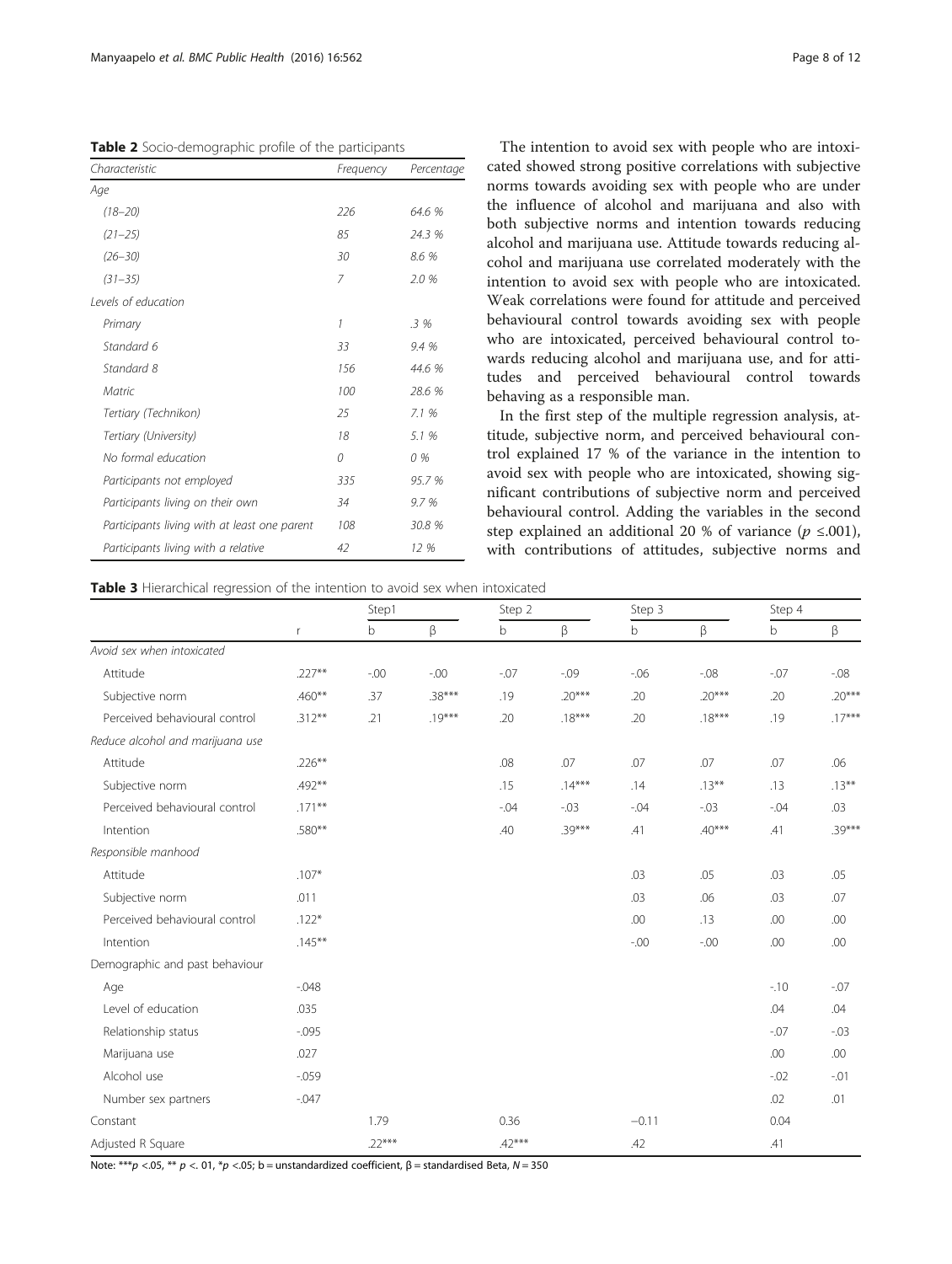|                                  | $\mathsf r$ | Step1    |          | Step 2   |          | Step 3      |          | Step 4      |          |
|----------------------------------|-------------|----------|----------|----------|----------|-------------|----------|-------------|----------|
|                                  |             | b        | β        | b        | β        | $\mathsf b$ | β        | $\mathsf b$ | β        |
| Avoid sex intoxicated people     |             |          |          |          |          |             |          |             |          |
| Attitude                         | $.167***$   | $-0.01$  | $-.01$   | $-0.02$  | $-0.03$  | $-0.02$     | $-0.02$  | $-0.02$     | $-0.02$  |
| Subjective norm                  | $.413***$   | .30      | $.31***$ | .17      | $.18***$ | .16         | $.17***$ | .16         | $.17***$ |
| Perceived behavioural control    | $.213***$   | .17      | $.19***$ | .13      | $.14***$ | .12         | $.13***$ | .12         | $.14***$ |
| Reduce alcohol and marijuana use |             |          |          |          |          |             |          |             |          |
| Attitude                         | $.290***$   |          |          | .17      | $.16***$ | .18         | $.17***$ | .16         | $.15***$ |
| Subjective norm                  | $.378***$   |          |          | .15      | $.14***$ | .14         | $.13***$ | .15         | $.13***$ |
| Perceived behavioural control    | $.114*$     |          |          | $-11$    | $-0.09$  | $-12$       | $-10$    | $-12$       | $-0.09$  |
| Intention                        | .479**      |          |          | .34      | $.33***$ | .35         | $.34***$ | .35         | $.33***$ |
| Responsible manhood              |             |          |          |          |          |             |          |             |          |
| Attitude                         | $.125*$     |          |          |          |          | .04         | .08      | .04         | .08      |
| Subjective norm                  | .060        |          |          |          |          | .03         | .06      | .03         | .06      |
| Perceived behavioural control    | $.118*$     |          |          |          |          | .02         | .05      | .02         | .04      |
| Intention                        | .100        |          |          |          |          | $-.01$      | $-.01$   | .01         | $-.01$   |
| Demographic and past behaviour   |             |          |          |          |          |             |          |             |          |
| Age                              | .014        |          |          |          |          |             |          | $-.01$      | .00      |
| Level of education               | .075        |          |          |          |          |             |          | .05         | .05      |
| Relationship status              | $-0.066$    |          |          |          |          |             |          | $-.01$      | .00      |
| Marijuana use                    | .018        |          |          |          |          |             |          | .04         | $-06$    |
| Alcohol use                      | $-0.076$    |          |          |          |          |             |          | $-.01$      | $-.01$   |
| Number sex partners              | .008        |          |          |          |          |             |          | $-0.00$     | $-0.00$  |
| Constant                         |             | 2.35     |          | 7.35     |          | .06         |          | .07         |          |
| Adjusted R Square                |             | $.17***$ |          | $.37***$ |          | .37         |          | .37         |          |

<span id="page-8-0"></span>Table 4 Hierarchical regression of the intention to avoid sex with people who are intoxicated

Note: \*\*\**p* <.05, \*\* *p* <.01, \**p* <.05; b = unstandardized coefficient, β = standardised Beta, N = 350

intentions towards reducing alcohol and marijuana use. The third step added the responsible manhood variables but these variables did not explain additional variance. Finally, in the fourth step adding demographic variables and past alcohol and marijuana use also explained no additional variance. The final model explains 37 % of the variance in the intention to avoid sex with people who are intoxicated with unique significant contributions of subjective norms and perceived behavioural control to avoid sex with people who are intoxicated as well as the attitudes, subjective norms and intentions to reduce alcohol and marijuana use.

# **Discussion**

The results of this study highlight some important aspects about substance use and sexual behaviours that put young men and their sexual partners at risk of STIs including HIV. Alcohol use was reported by over three quarters of the participants and over one third of the men indicated ever using marijuana. While the rate of alcohol use is higher compared to the most recent national survey among school going youth in

South Africa where 49.2 % reported to ever had one or more drinks of alcohol in their lifetime [[53\]](#page-11-0), the reported marijuana use at 39.9 % is similar to the findings in the current study.

The purpose of this study was to explore the determinants of the intention to avoid sex when one is under the influence of alcohol and marijuana and the intention to personally avoid sex with people who are under the influence of alcohol and marijuana. This was done using constructs from the theory of planned behaviour. The overall explained variance for both outcome variables ranged between 17 and 42 %, which confirms results from earlier studies that use the theory of planned behaviour to explore health behaviour motivation [[30](#page-11-0)]. It was found that attitude, subjective norm and perceived behavioural control towards avoiding sex when one is intoxicated explained 22 % of the variance in intention, showing significant contributions of subjective norm and perceived behavioural control. For the intention to avoid sex with people who are intoxicated, attitude, subjective norm, and perceived behavioural control explained 17 % of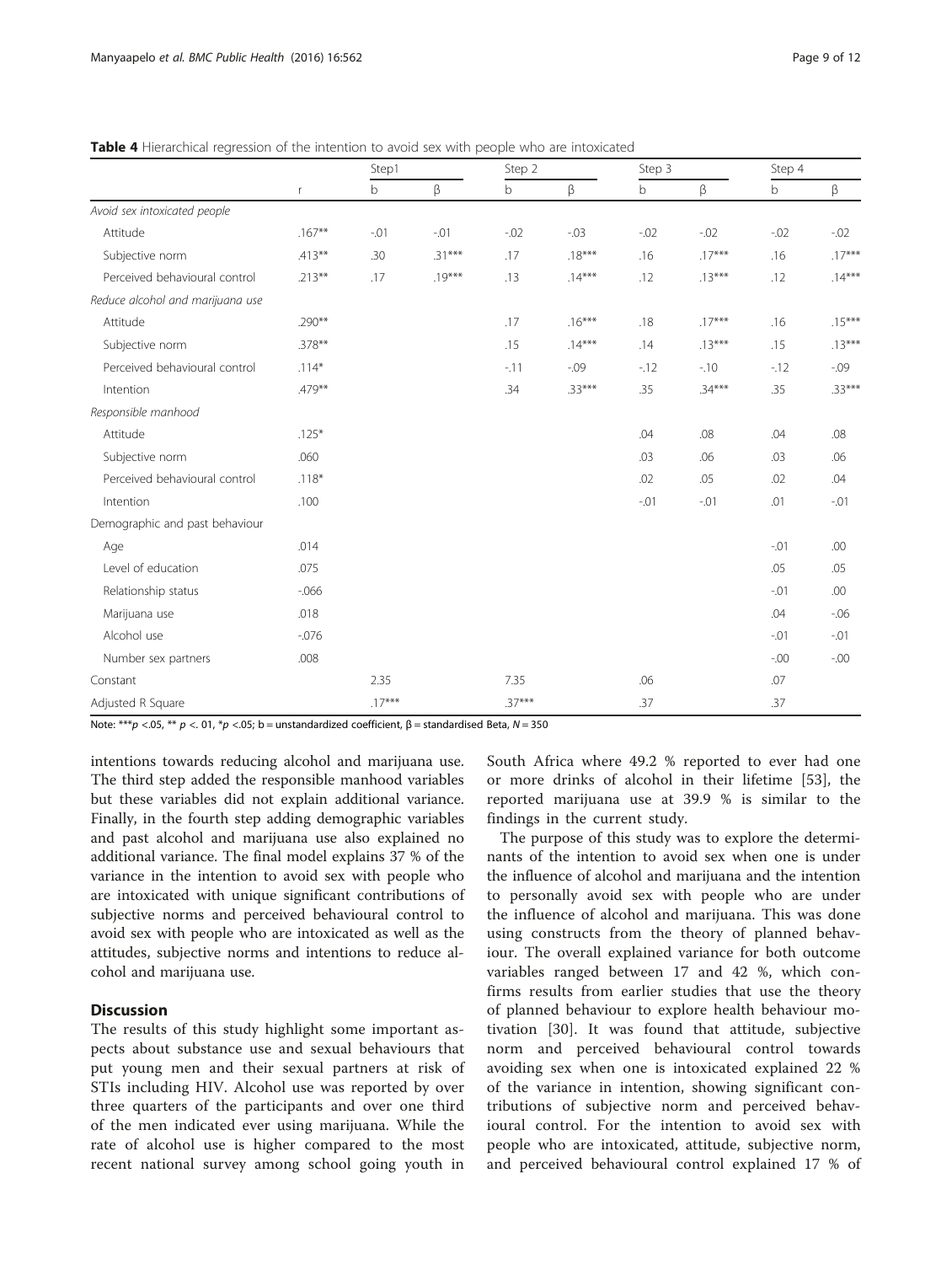the variance in intention showing again significant contributions of subjective norm and perceived behavioural control, and not attitude. These findings confirm earlier research that societal pressures can have a strong influence on individual behaviour, next to evaluations of behavioural outcomes and feelings of confidence in executing the behaviour [\[36](#page-11-0), [54](#page-11-0), [55](#page-11-0)].

In addition, we were also interested in exploring how sexual decision-making is affected by perceptions of alcohol and marijuana use. Looking at the intention to avoid sex when one is intoxicated we found that the psychosocial measures with regard to reducing alcohol and marijuana use explained an additional 20 % of the variance, with significant additional contributions of subjective norm and intentions towards reducing alcohol and marijuana use. Similarly adding the measures relating to reducing alcohol and marijuana use to the intention to avoid sex with people who are intoxicated also explained an additional 20 % but here with significant additional contributions of attitudes, subjective norms and intentions towards reducing alcohol and marijuana use.

This study also sought to introduce the construct of responsible manhood, which we thought would explain part of the behavioural intention to have safe sex. However the responsible manhood variables emphasizing supportive and non-hurtful behaviour towards partners did not explain any additional variance for both the intention to avoid sex when intoxicated and the intention to avoid sex with people who are intoxicated. Although the correlation associations of the responsible manhood constructs with both intention measures were positive, they were also weak.

Finally, the socio-demographic variables age, level of education, relationship status, number of sexual partners and past use of alcohol and marijuana did not explain any additional variance as would be expected by using the theory of planned behaviour in which person characteristics determine intention and behaviour through the beliefs underlying the general evaluations of behavioural outcomes, social norms, and personal capabilities.

The strong associations of subjective norms with the outcome measures in this study suggest that the men sampled are strongly influenced by their peers and communities with regards to decisions about whether to drink alcohol or smoke marijuana and also in relation to intentions to avoid risky sexual behaviours. Participants in this study do acknowledge the negative behaviours as evidenced in the positive intentions towards avoiding sex when intoxicated and the positive intentions towards avoiding sex with people who are intoxicated, but are weighed on heavily by what their community, friends and people important to them think about these behaviours. The participants engaged in these risky sexual

behaviours even though they had strong intentions to avoid them.

The findings suggest that people with a more positive motivation to reduce substance use are more likely to avoid risky sexual practices. As a result, the focus of interventions can be two fold by targeting both the normative beliefs (subjective norms) and control beliefs (perceived behavioural control) towards avoiding risky sexual behaviour and the psychosocial correlates towards reduction of alcohol and marijuana use. Health education interventions should therefore focus on changing the normative beliefs of the target population to create positive social norms towards safe sexual practices in relation to substance use e.g. by showing positive peer support for risk prevention and by building personal resistance against social pressures for risky taking behaviour, and by enabling physical as well as social environments towards safe sexual practices in the context of substance use. A practical intervention enabling positive physical environments in the context of substance use could be to place messages promoting safe sex in community alcohol serving establishments and place free condoms at such venues. This can be done utilising the Intervention Mapping approach, which is a protocol for developing theory and evidence based behaviour change interventions. There are six steps, where each is made up of tasks that incorporate theory and evidence. The completion of each step serves as a guide for the subsequent step, whereby when all the steps are completed the result is a blueprint for designing, implementing and evaluating an intervention based on a foundation of theoretical, empirical, and practical information [\[56](#page-11-0)].

Future research, in addition to exploring the impact of subjective norms as a predictor of behavioural intention should closely examine the behaviour of the participant's peers and close family to establish the degree to which these perceptions influence their intentions.

The present study is not without limitations. Foremost, the responsible manhood concept should be investigated and developed further. Recent research shows how the responsible manhood concept is positively affiliated to ethnic identity and how in turn ethnic identity was shown to have a positive association with safer sexual practices [\[44](#page-11-0)]. A potential reason why this study was unable to show strong correlations with the responsible manhood constructs may be due to the poor construction of the variables making them unable to thoroughly test what had been intended. The construction could have emphasised mainly on linking responsible manhood to ethnic identity. As this concept is still in the development stages, better measurement tools should be developed for future studies.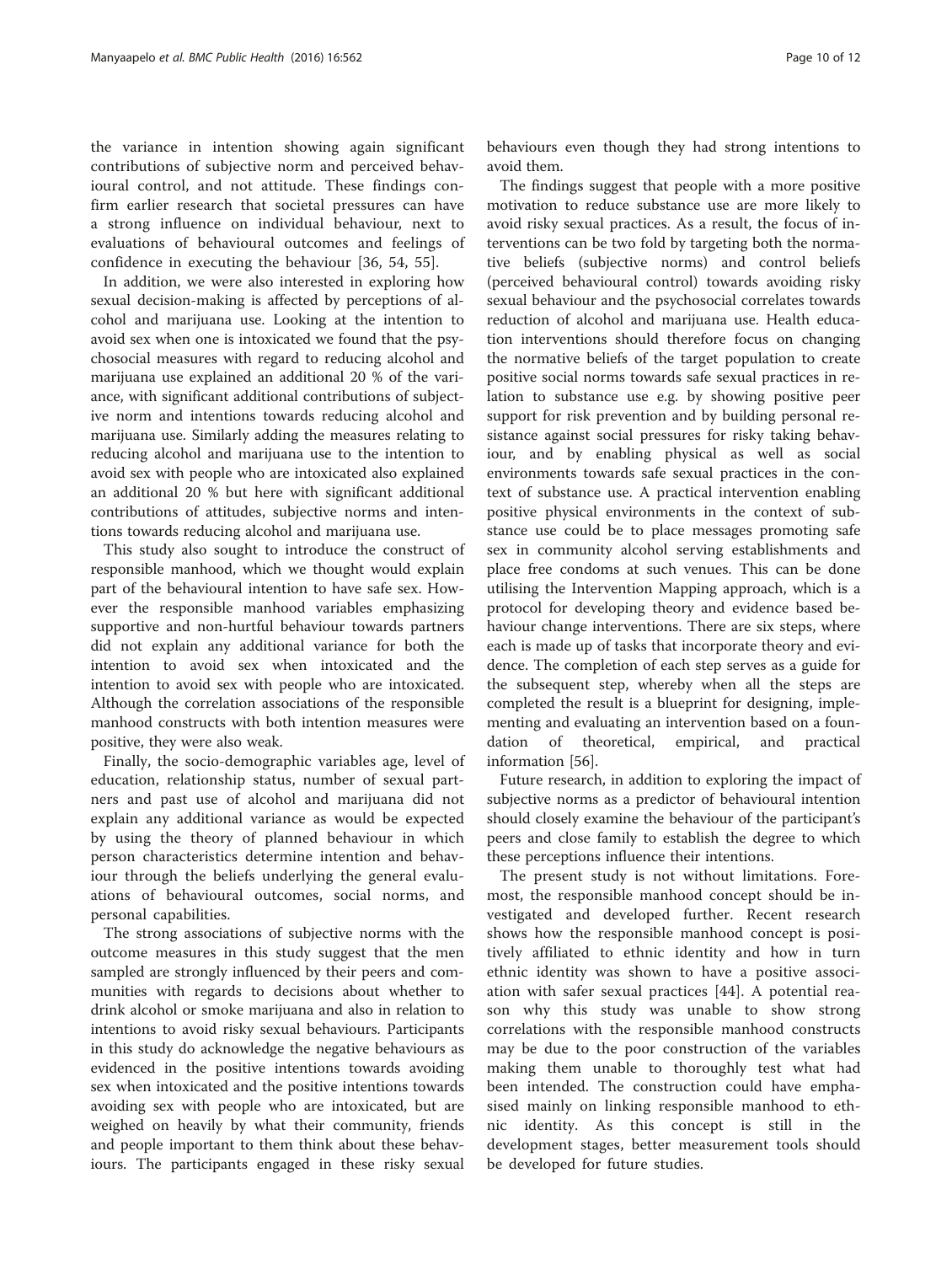<span id="page-10-0"></span>The results showed that about a third of men in the study engage in risky sexual behaviour and substance use. These figures may well be inflated due to the large number of unemployed men sampled. This bias could have inadvertently been as a result of the inclusion criteria, which restricted availability of the potential participants to working hours during the week (08h00 to 17h00, Monday to Fridays).

The limitations notwithstanding, this current study was able to explain a significant proportion of the variance in intentions to avoid sex when intoxicated and when the sexual partner is intoxicated. The findings suggest that health education interventions should focus on changing the normative beliefs as well as control beliefs of the target population either directly through education and training or indirectly by creating more positive social norms and enabling physical environments towards safe sexual practices in the context of substance use. The normative beliefs are especially relevant in Africa where the socialisation of the individual is largely community orientated as evident in extended families, which still dominate the mainly rural landscape.

## Conclusions

The results of this study highlight some important aspects about substance use and sexual behaviours that put young men and their sexual partners at risk of STIs including HIV. The predictors identified by this study reveal opportunities for the development of health education to promote safer sex among men in KwaZulu-Natal Province. These findings imply that health education interventions should focus on changing the normative beliefs as well as control beliefs of the target population either directly through education and training or indirectly by creating physical and social environments that facilitate safer sexual practices, for example by organizing positive peer support for risk prevention and by making condoms freely available in community alcohol serving establishments.

#### Abbreviations

AIDS, acquired immune deficiency syndrome; HIV, human immunodeficiency virus; HSRC, Human Sciences Research Council (South Africa); MRC, Medical Research Council of South Africa; SAMAREC, South African Medical Association Research Ethics Committee; STI, sexual transmitted infection; TB, tuberculosis

#### Acknowledgements

The authors wish to thank the Ford Foundation, Medical Research Council of South Africa, Human Sciences Research Council, the leadership structures of the communities involved, the community research assistants, the research coordinators, and most of all the study participants for their support and cooperation in this project.

#### Funding

This study was made possible through a grant from Ford Foundation, Grant No:1115-0668-0. All the data was collected while TM, AN, SS and PR were working at the Medical Research Council of South Africa, while RACR and BVDB were at Maastricht University.

#### Availability of data and materials

Data and materials are available from the main author, TM.

#### Authors' contributions

TM was involved in research instrument development, data collection, conceptualization of the paper, data analysis, and wrote the paper. RACR was involved in conceptualization of the paper, data analysis, and writing of the paper. AN was involved in research instrument development, data collection, conceptualization of the paper, data analysis, and wrote the paper. BVDB was involved in conceptualization of the paper, data analysis, and writing of the paper. SS was co-investigator of the research grant, was involved in research instrument development, conceptualization of the paper, data analysis, and writing of the paper. PR was principal investigator of the research grant, was involved in research instrument development, conceptualization of the paper, data analysis, and wrote the paper. All authors read and approved the final manuscript.

#### Competing interests

The authors declare that they have no competing interests.

#### Consent for publication

Not applicable.

#### Ethics approval and consent to participate

South African Medical Association Research Ethics Committee (Protocol MRC 1-09). All participants gave written informed consent to participate in the study.

#### Author details

<sup>1</sup>Human Sciences Research Council, Population Health, Health Systems and Innovation, Private Bag X41, Pretoria 0001, South Africa. <sup>2</sup>Department of Work & Social Psychology, Maastricht University, P.O. Box 6166200, MD, Maastricht, The Netherlands. <sup>3</sup> Human Sciences Research Council, Population Health, Health Systems and Innovation, Private Bag X9182, Cape Town 8000, South Africa. <sup>4</sup> Department of Health Education & Health Promotion, Maastricht University, P.O. Box 6166200, MD, Maastricht, The Netherlands. <sup>5</sup>Human Sciences Research Council, HIV/AIDS, STIs and TB, Private Bag X41 Pretoria 0001, South Africa.

#### Received: 18 December 2015 Accepted: 23 June 2016 Published online: 13 July 2016

#### References

- 1. International Agency for Research on Cancer (IARC). IARC Monographs on The Evaluation of Carcinogenic Risks to Humans. Alcohol Drinking. Lyon, France: IARC; 1988;44 Available from: [https://monographs.iarc.fr/ENG/](https://monographs.iarc.fr/ENG/Monographs/vol44/mono44.pdf) [Monographs/vol44/mono44.pdf.](https://monographs.iarc.fr/ENG/Monographs/vol44/mono44.pdf)
- 2. Wu D, Cederbaum AI. Alcohol, oxidative stress and free radical damage. Alcohol Res Heal. 2003;27(4):277–84.
- 3. Parry CDH. Drug Misuse and the Environment: A Developing Country Perspective- Comment. Addiction. 1999;94(9):1300–301.
- 4. Kalichman SC, Simbayi LC, Jooste S, Cain D. Frequency, quantity, and contextual use of alcohol among sexually transmitted infection clinic patients in Cape Town, South Africa. Am J Drug Alcohol Abuse. 2007;33(5): 687–98.
- 5. Parry CDH, Pluddemann A, Steyn K, Bradshaw D, Norman R, Laubscher R. Alcohol use in South Africa: findings from the first Demographic and Health Survey (1998). J Stud Alcohol. 2005;66:91–7.
- 6. Peltzer K, Davids A, Njuho P. Alcohol use and problem drinking in South Africa: findings from a national population-based survey. Afr J Psychiatry. 2011;14:30–7.
- 7. Cook RL, Clark DB. Is there an association between alcohol consumption and sexually transmitted diseases? A systematic review. Sex Transm Dis. 2005;32(3):156–64.
- 8. Dingle GA, Oei TP. Is alcohol a cofactor of HIV and AIDS? Evidence from immunological and behavioral studies. Psychol Bull. 1997;122(1):56–71.
- 9. Shisana O, Rehle T, Simbayi L, Zuma K, Jooste S, Zungu N, Labadarios D, Onya D, et al. South African National HIV Prevalence, Incidence and Behaviour Survey, 2012. Cape Town: HSRC Press; 2014.